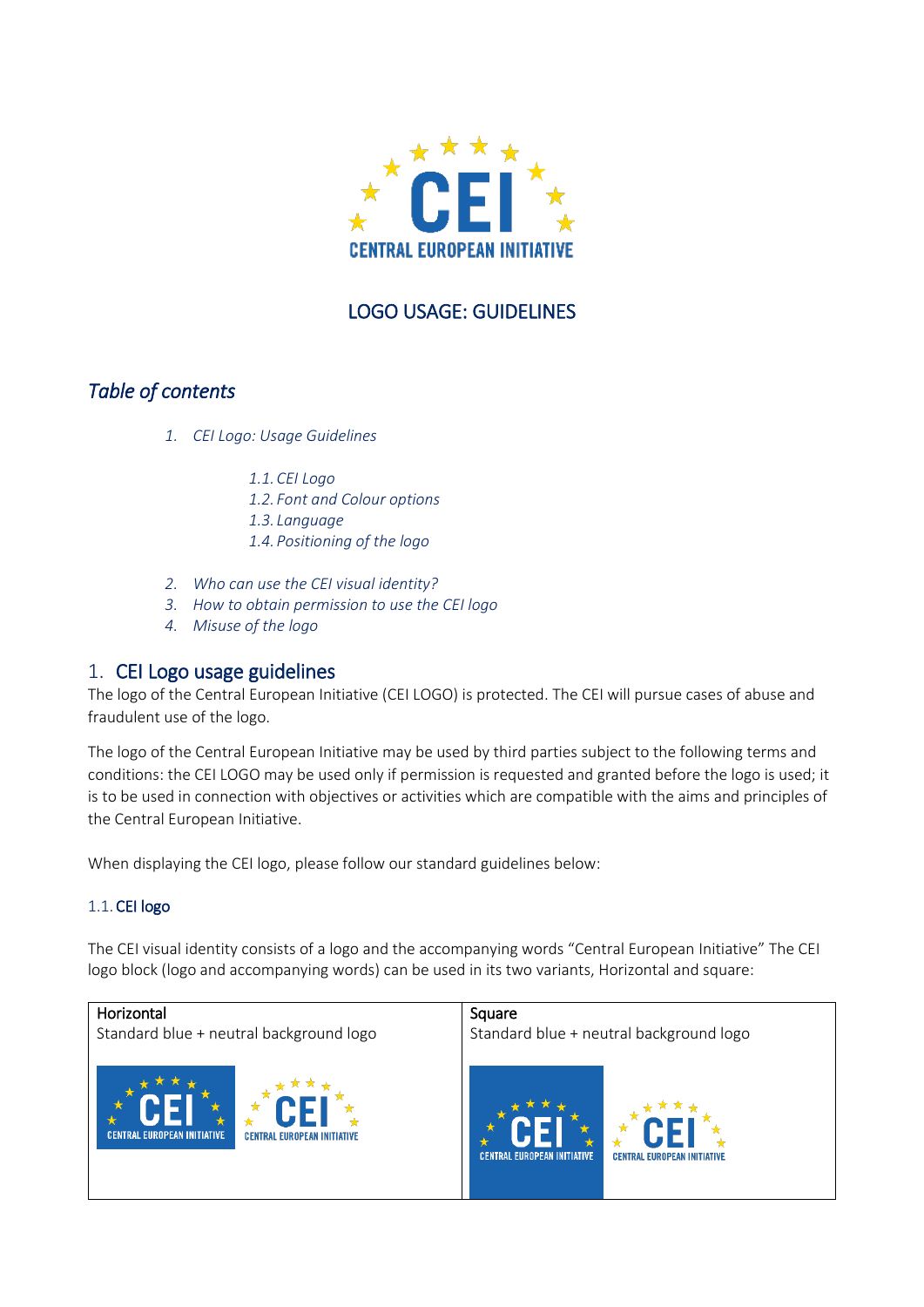#### 1.2. Font and Colour options

The letter font of the accompanying words is: Trade Gothic Condensed Bold No. 20 The colour options for the CEI Logo are identified below.

- RGB codes should be used for web, audio-visual material, etc.
- CMYK codes should be used for printed materials.



### *Logo colour options*



#### 1.3. Language

The CEI logo, in all its variants, is available for use in the official CEI language, i.e. English. The accompanying words of the logo - "Central European Initiative" cannot be translated into other languages.

#### 1.4. Positioning of the logo

The CEI logo can be used alone or in combination with other logos. If used with other logos, the preferred option is to place the CEI logo in the top left corner of a composition (lower right corner)

## 2. Who can use the CEI visual identity?

The CEI logo may be used by individuals and NGOs/non-profit organisations for any promotional activities aimed at increasing awareness of the Organisation, provided that these activities are consistent with the aims and principles of the CEI and not contrary to public order, morals or human rights and/or are cofinanced by the Organisation.

These logos cannot be used without the permission of the CEI Secretariat.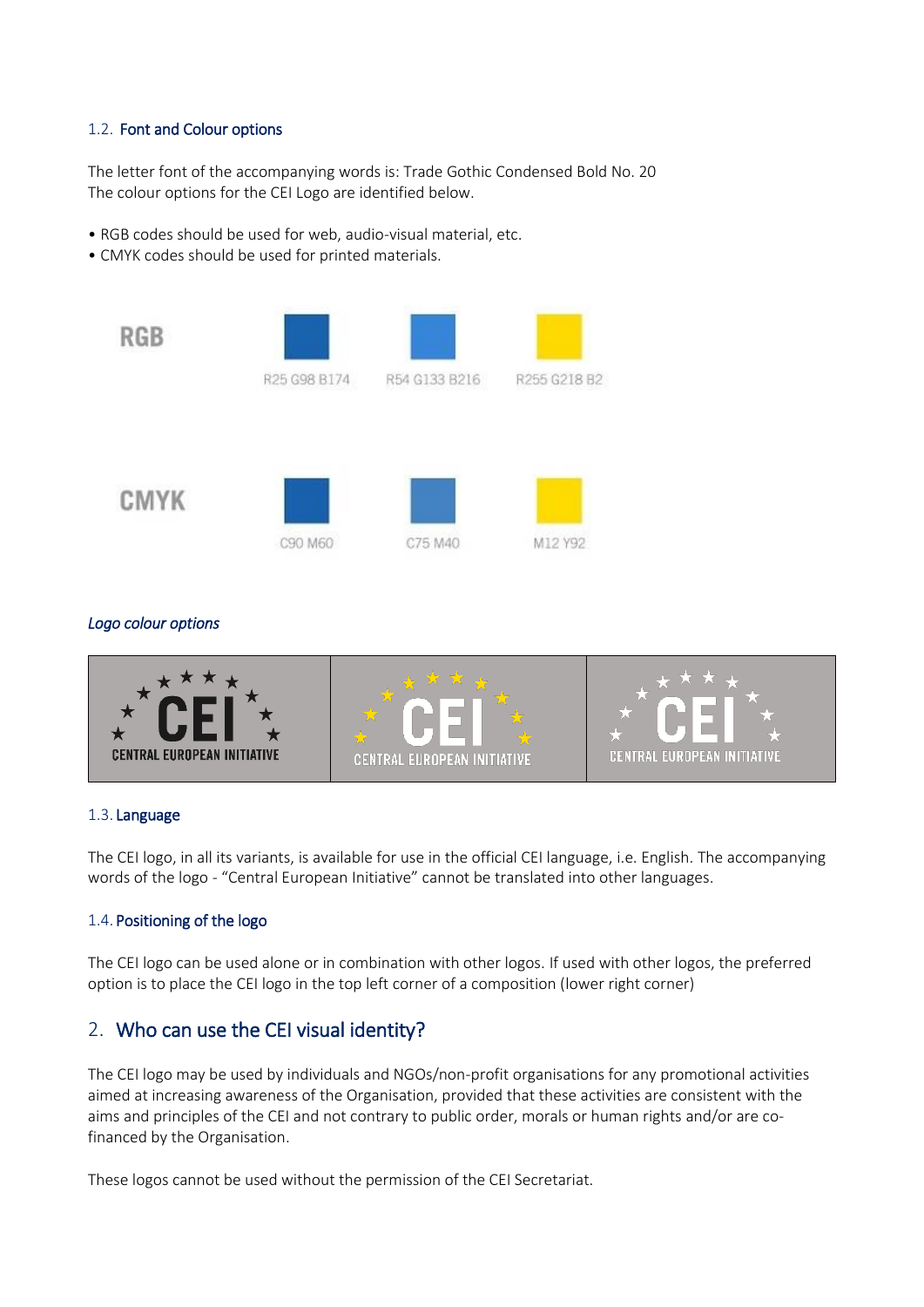# 3. How to obtain permission to use the CEI logo

For guidance and/or to request a high-resolution image for quality printing. To obtain permission to use the CEI logo, please send *Waiver of Liability* (Annex 1) to the CEI Secretariat a[t info@cei.int.](mailto:info@cei.int)

For additional information or to obtain the High-Resolution Logo in .eps or other formats please contact [info@cei.int.](mailto:info@cei.int)

# 4. Misuse of the logo

All logo users are to maintain the core design of the logo and accompanying words when they develop communication materials such as a letterhead, websites, brochures or posters.

The CEI logo should not be modified in any part, i.e. it should not be stretched, adapted using different colours or wrong colour options. The accompanying words of the logo should not be modified in any way.